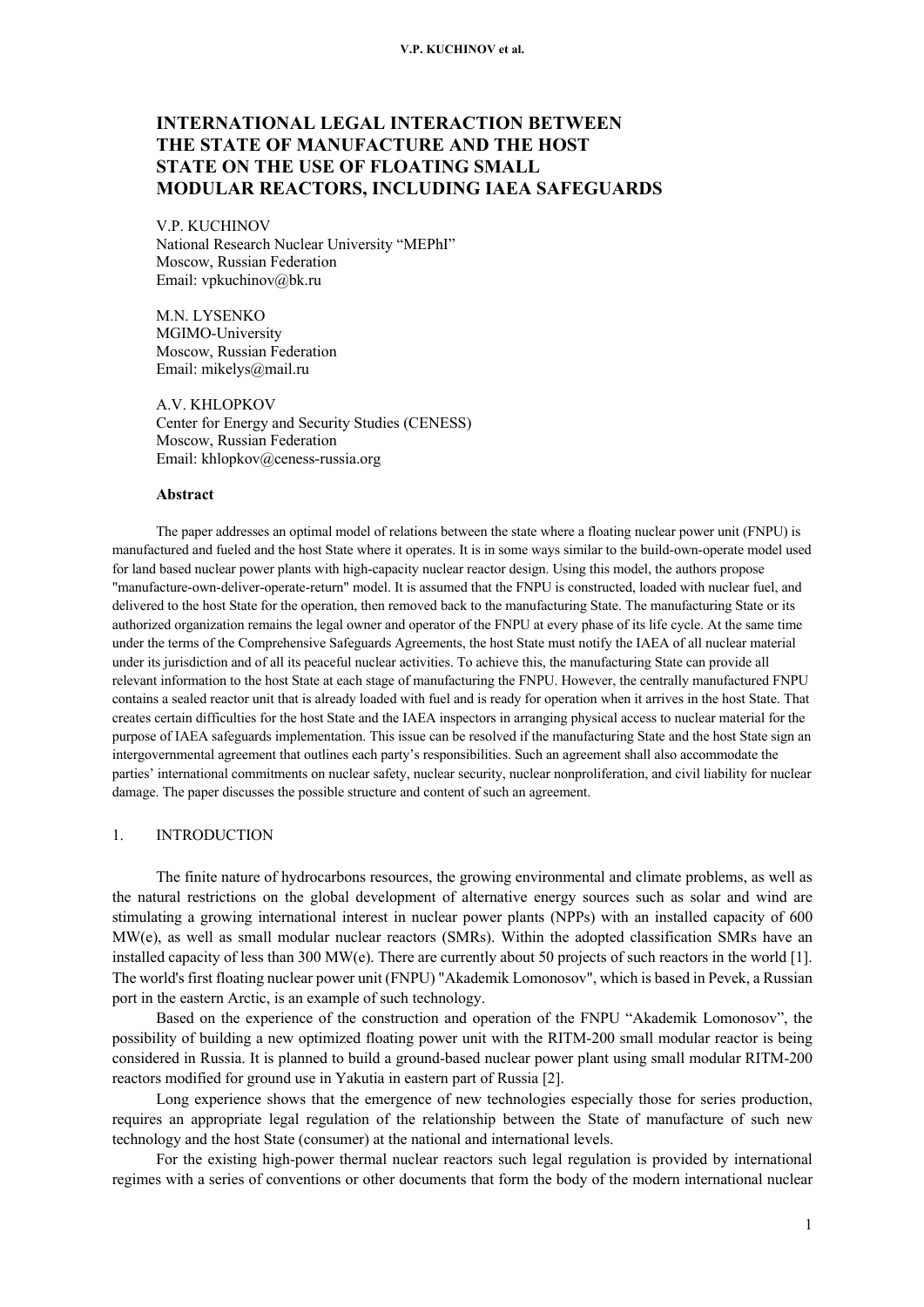law. These regimes deal with nuclear safety and security, civil liability for nuclear damage and nuclear nonproliferation, including nuclear export regulation.

Legal regulation of SMRs which will be used as part of low-power NPPs onshore will not differ from traditional land-based NPPs.

In contrast there might be obvious gaps in the rules of international nuclear law when FNPU is manufactured, loaded with fuel, and then transported to another country for operation. In 2013 the IAEA issued "Legal and Institutional Issues of Transportable Nuclear Power Plants: a Preliminary Study" [3]. It came to the conclusion that existing rules of international law and, in particular, rules of the law of the sea as well as of liability for civil damage and some norms of nuclear safety and security may not fully apply to FNPUs. Legal and organizational issues may also arise in the implementation of agreements between the State in which the FNPU operates and the IAEA on the application of safeguards in connection with the Treaty on the Non-Proliferation of Nuclear Weapons (NPT).

At the same time, considering the transportation of FNPU "Akademik Lomonosov" to the place of operation and the start of its operation, it is possible to model options for solving the problems in the field of international nuclear law referred to in the above-mentioned IAEA study. To do this, first, it is necessary to outline emerging legal problems and determine the model of interaction between the State in which FNPU is manufactured, loaded with nuclear fuel, tested, and prepared for operation, and the State in which FNPU will be operated. Let us refer to them below as the manufacturing State and the host State.

## 2. BASIC LEGAL PROBLEMS

### **2.1. Legal problems related to FNPU's transportation**

FNPU "Akademik Lomonosov" was transported using tugboats from Murmansk along Russian Arctic waters to the final destination in Pevek in the Far East of Russia. It seems that moving a non-self-propelled vessel with a loaded nuclear reactor using tugs is advisable either for short distances or in its own territorial waters, as in the case of the FNPU "Akademik Lomonosov". To move an FNPU over long distances in the open ocean, it is advisable to use special dock self-propelled vessels of the Transshelf type, designed to transport oversized cargo. However, even in this case, it will be difficult to talk about literal compliance with the norms of international law, since an FNPU is not, indeed, a container intended for the carriage of radioactive materials and meeting the relevant nuclear safety criteria. If towing involves entry into territorial waters of foreign States, it would be necessary to conclude intergovernmental agreements with the transit States, if the current legal framework for ensuring transit is not sufficient.

### **2.2. FNPUs and Nuclear Safety Convention**

Based on the design features, an FNPU is operated not on land but afloat moored to onshore facilities. In this regard, the 1994 Convention on Nuclear Safety does not apply to such a nuclear unit, since its definition of a "nuclear installation" applies to "ground civilian nuclear power plants". However, the 2013 IAEA study concluded that "there is a field for arguments in favor of including FNPU in the scope of the Convention under "certain circumstances". Indeed, as experience shows, the FNPU "Akademik Lomonosov" is firmly moored to onshore facilities and its operation is largely similar to the operation of a "ground-based" nuclear power plant. Such "certain circumstances" can be envisaged in the bilateral intergovernmental agreement which can stipulate that the authorized organization of the manufacturing State, which is the operator of FNPU, is responsible for the nuclear safety of FNPU in the sense of the Convention on Nuclear Safety and operates on a license obtained from the regulatory authority of the host State. In the same way, provisions could be added to grant the right to the host State to assess the nuclear safety of FNPU and to monitor compliance with the license during the entire period of the FNPU's presence in the host State. The agreement should also specify the responsibility of the host State for emergency plans for the area of the FNPU location, which should be periodically reviewed and should cover all activities to be carried out in the event of an accident.

#### **2.3. FNPUs and notifications on nuclear accidents**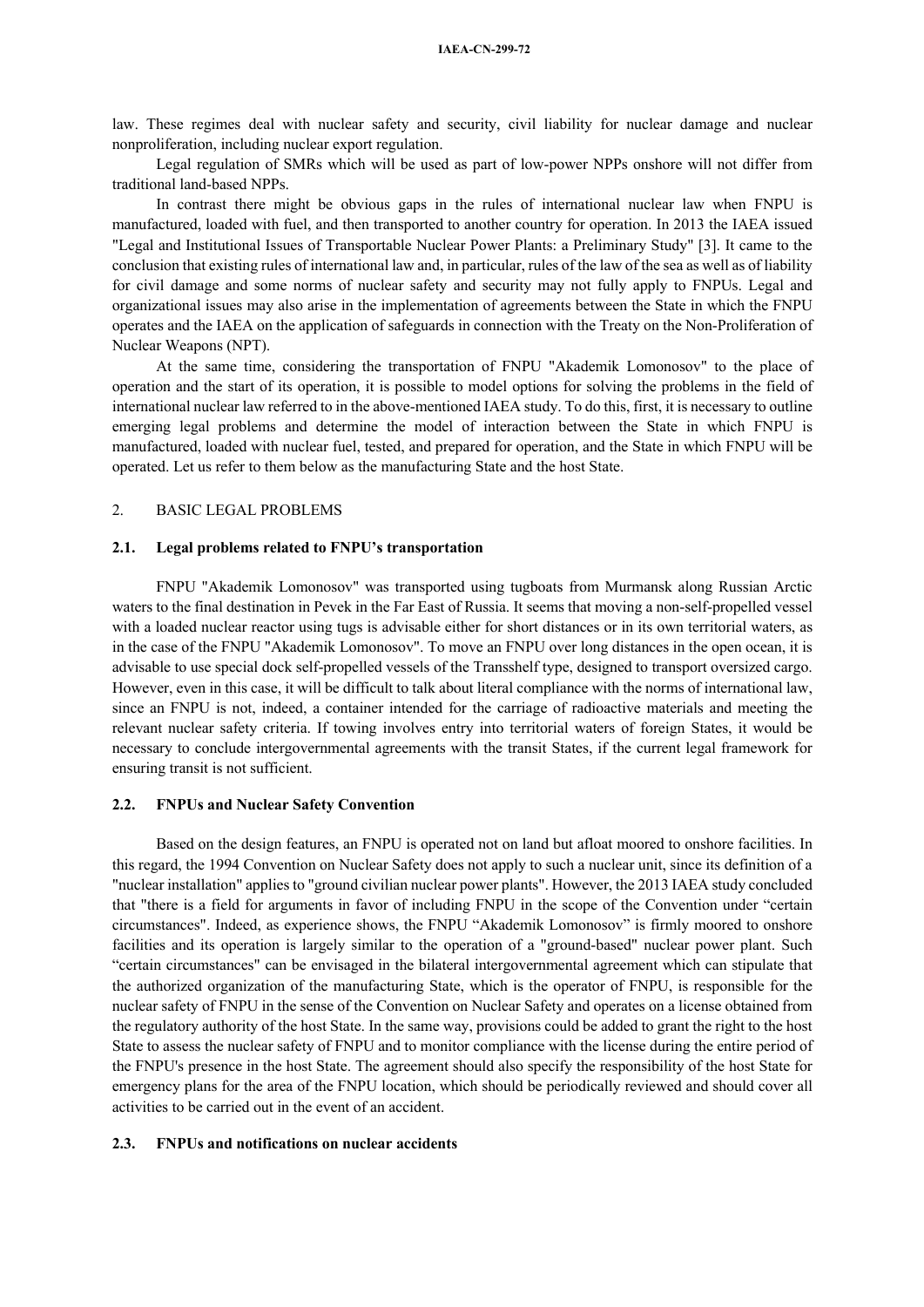The 1986 Convention on Early Notification of a Nuclear Accident establishes mechanisms for immediate notification to the States Parties to the Convention and IAEA in the event of nuclear accidents at "any" nuclear installation and nuclear reactor. FNPU will be within the scope of existing mechanisms that do not require any other executive arrangements.

#### **2.4. FNPUs and spent nuclear fuel**

After the end of the operational period, FNPU returns to the manufacturing State for reloading of nuclear fuel and maintenance. In this case issues related to management of spent nuclear fuel and radioactive waste and the corresponding responsibilities are relevant only to the manufacturing State.

#### 3. A MODEL BILATERAL LEGAL AGREEMENT

As we see, quite a number of issues come up in connection with the FNPU operation and its delivery to the host State.

Still, it seems possible to mitigate and resolve most of the legal problems with respect to FNPUs. To this end, the manufacturing State and the host State should conclude before the physical transfer of FNPU to the host State an intergovernmental agreement or possibly a series of such agreements regulating the rights and responsibilities of the parties in connection with the use of FNPU in the host State.

As a model it is possible to use some elements of the "Agreement between the Government of the Russian Federation and the Government of the Republic of Turkey on cooperation in the construction and operation of a nuclear power plant at the Akkuyu site in the Republic of Turkey" of May 12, 2010. It is based on the "build-ownoperate" relation model between the manufacturing State and the host State.

In case of an FNPU, this model could be modified to the "manufacture-own-deliver-operate-return" (MODOR) model [4].

Under this modified model, the manufacturing State, represented by its authorized organization, remains the full-fledged owner and operator of the FNPU at each stage of the manufacture-own-delivery-operate-return cycle. With this in mind, in accordance with international law, the responsibility for nuclear safety lies with the operator of the nuclear installation, i.e., the authorized organization of the manufacturing State. In the same context, this authorized organization can also be considered as the operator responsible for the relocation of FNPU from the State of manufacture to the host State. At the same time, there are issues related to emergency response measures in the event of a nuclear accident at an FNPU involving release of radioactivity into the environment, as well as issues related to the physical protection of the FNPU. In such an event, the responsibility for proper legal and operational actions again lies with the operator.

An intergovernmental agreement between the manufacturing State and the host State should formalize the MODOR principle. It should also identify the type of FNPU and the time for its delivery; competent authorities of the parties responsible for the implementation of the agreement; responsibilities of the manufacturing State and its authorized organization responsible for the manufacture, transfer and operation of FNPU; and the terms of the return of the FNPU to the manufacturing State. The obligations of the host State should include the provision of water areas and mooring infrastructure, necessary electrical and heating networks, and the provision of external physical protection, including protection and constant guarding of the FNPU, the water area in which the FNPU is placed, and the related infrastructure using armed guards.

The agreement should also address the issue of financial compensations in case of a civil liability for nuclear damage. It would be logical that the liability rests with the authorized organization of the manufacturing State which owns the FNPU at all stages and which is fully responsible for its whole life cycle including manufacture, delivery, operation and return of the of FNPU to the manufacturing State. However, with this in mind, it would be important to stipulate in the intergovernmental agreement that the FNPU should be immune from local jurisdiction. In this case, the entry of local personnel on board of the FNPU should be strictly limited for purposes specified in the agreement.

The intergovernmental agreement or a separate agreement should certainly address commercial issues such as the price of heat and electricity produced by FNPU.

## 4. FNPU AND IAEA SAFEGUARDS